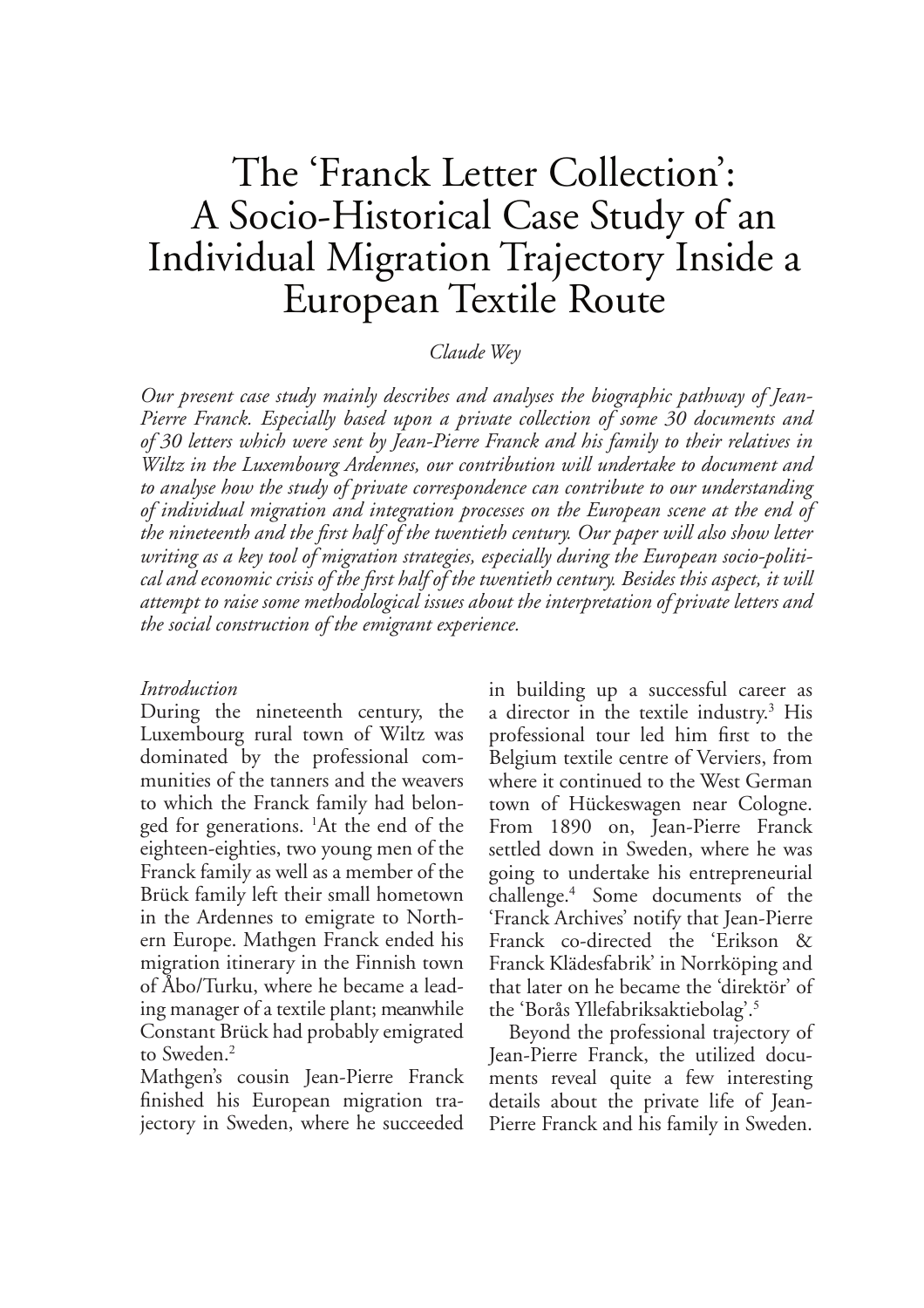In the eighteen-nineties Jean-Pierre - who continued to call himself by his Luxembourgish surname 'Jemmy' married Octavie Ziegelé. Octavie and Jean-Pierre had two children, Vivi and Wilhelm.<sup>6</sup>

Like his father, Wilhelm decided to make a professional career in the textile industry.<sup>7</sup> Wilhelm married Märta Magnusson in 1935. Wilhelm and Märtha had three children, Björn, Margareta Elisabeth-Monica.<sup>8</sup> Wilhelm and Franck's older sister Vivi, the daughter of Jemmy Franck and Octavie Ziegelé, took in marriage Bengt Simmingsköld, who died prematurely in 1924.<sup>9</sup> Vivi and her son, Bo Simmingsköld later lived in Växjö, where Bo became the director of the 'Glasforskningsinstitutet'.<sup>10</sup>

Our present case study mainly describes and analyses the biographic pathway of Jean-Pierre Franck. Especially based upon a private collection of some 30 documents and of 30 letters which were sent by Jean-Pierre Franck and his family to their relatives in Wiltz in the Luxembourg Ardennes, our contribution will undertake to document and to analyse how the study of private correspondence can contribute to our understanding of individual migration and integration processes on the European scene at the end of the nineteenth and the first half of the twentieth century. Our paper will also show letter writing as a key tool of migration strategies, especially during the European socio-political and economic crisis of the first half of the twentieth century. Besides this aspect, it will attempt to raise some methodological issues about the interpretation of private letters and the social construction of the emigrant experience.

Formally our article is organized in three parts:

1. The first part is centred on the description and analysis of the documents which we used for our socio-historical project.

2. The second part focuses on the main topics of Jemmy Franck letters, which partly reveal his migration trajectory as well as his biographic pathway.

3. The third part will be more of an analytical one. It will mainly try to evaluate the present micro-historical research.

The 'Franck Letter Collection': a descriptive, quantitative and analytical statement

Our 'Franck Archives' are based upon several archival unities, such as the documents of the 'City archives of Borås' which were collected by our AEMI colleague Annikki Nikula-Benito or the private documents collected by Mrs Margareta Thorin, the granddaughter of Jean-Pierre Franck. But - as we mentioned earlier - the main unity of documents which we utilised for our research is constituted by some 60 documents which are actually the property of the Luxembourg Schiltges family. Some 30 documents out of 60 are letters which were sent by Jean-Pierre Franck and his descendants to his relatives in Luxembourg. They represent the analytical centre of the present case study. In our 'Centre de Documentation sur les Migrations Humaines' in Luxembourg we have classified these letters under the following title: 'The Franck Letter Collection' (FLC).

a) The letters count a total of 80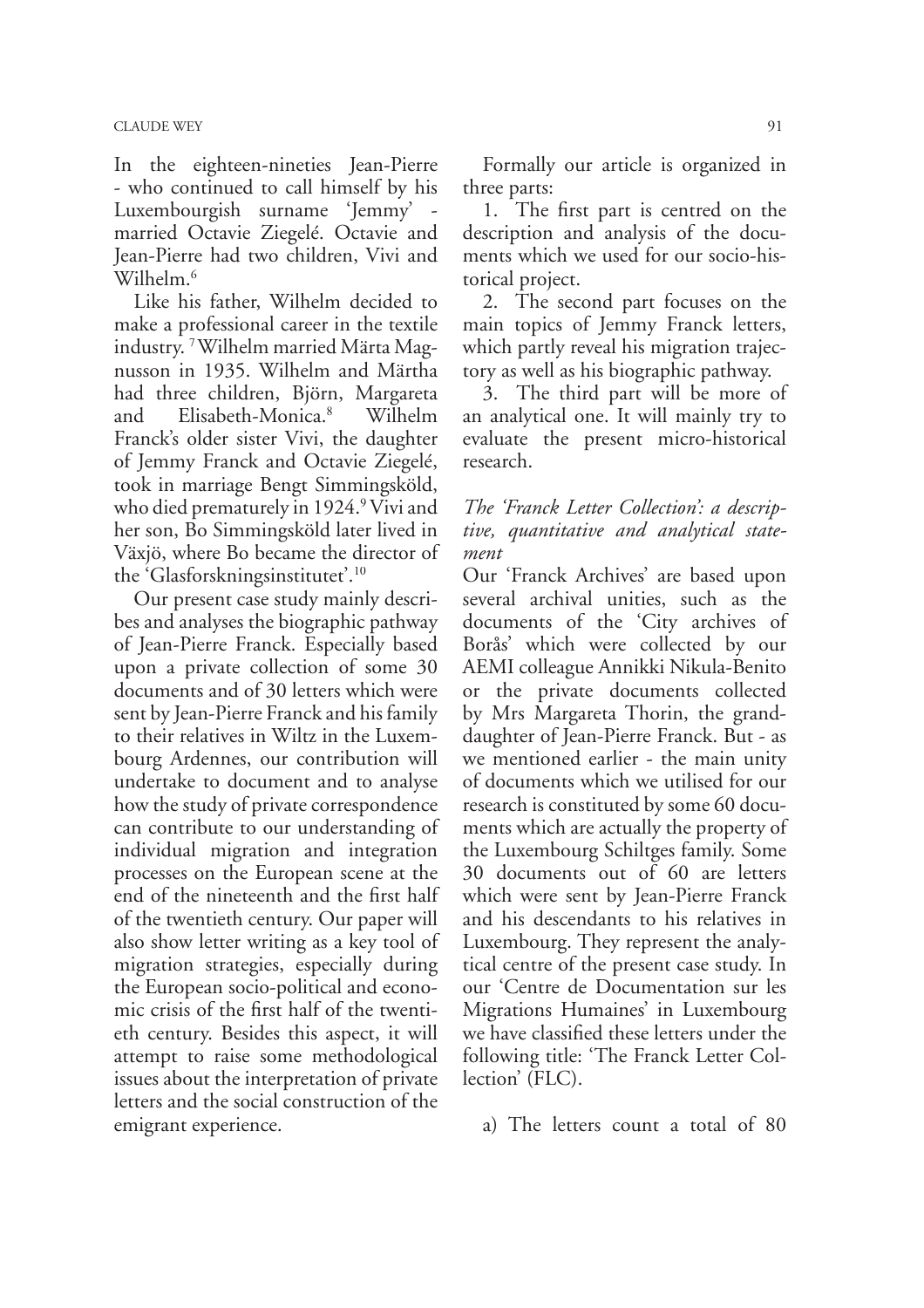pages and are dated from 1887 to 1993. Handwriting is used in 29 letters out of 30, and 8 letters out of 24 signed by Jemmy Franck are written in German characters called 'Sütterlin-Schrift'. In the remaining letters, the alphabetic characters of the standard European handwriting are used. So, to summarize and characterize the quantitatively modest 'Franck Letter Collection' on a purely archival level, we have to underline some of its particularities. Besides four letters written in English and signed by Jemmy Franck or by Bo Simmingsköld - the grandson of Jean-Pierre Franck - the remaining documents and letters of the 'Franck Archives' are written in German and switch occasionally to French or to Luxembourgish.

Apart from this linguistic aspect, a few other characteristics of the 'Franck Letter Collection' should be noted. Basically written in quite an awkward German style, strongly influenced by the Luxembourg idiom, including Luxembourgish as well as French sentences, practising the 'Sütterlin' handwriting and the European standardized handwriting, showing an appreciable facility to use the English language, especially Jean-Pierre Franck's letters represent an interesting and representative example of the cultural and linguistic situation of a Luxembourger belonging to the lower middle class whose transnational acculturation process took part during the last third of the 19<sup>th</sup> century and the beginning decades of the 20<sup>th</sup> century.

b) From the chronological point of view, the 30 letters can be grouped into five periods: Between 1887 and 1890, Jean-Pierre Franck sent at least 8 letters

home. His first letter was written in the Belgian town of Verviers and the 4 following letters were sent from the German textile centre of Hückeswagen near Cologne. The last three messages of this first letter group were posted by Jemmy from the Swedish town of Norrköping.

Some 15 years later - in 1906 -, Jemmy sent 3 more letters from Norrköping to his relatives in Luxembourg.

From 1915 to 1926, 13 letters were sent from Borås to the Ardennes town of Wiltz. During this third epistolary period, 11 letters were signed by Jemmy and two messages were written by his son Wilhelm.

In 1931 and in 1932 the Luxembourg relatives of 70-year-old Jean-Pierre Franck received two letters: the first one from Göteborg and the last one from Borås.

The 'Franck Letter Collection' counts only four epistolary documents posterior to the 1930s. The messages - dating from 1944 to the beginning of the 1990s - were written by Bo Simmingsköld, the grandson of Jemmy Franck.

Consequently, the 'Franck Letter Collection' is extending over a chronological segment, which covers a major part of the first and the whole of the second industrial revolution. We can say that the 'Franck Letter Collection' constitutes a modest example of trans-border family correspondence and relationship of the outgoing 19<sup>th</sup> century and of the 20<sup>th</sup> century, and lasts a century.

c) As far as the social field of the correspondence is concerned, Jean-Pierre Franck aS well as his son Wilhelm and his grandson Bo Simmingsköld addressed their letters to their closest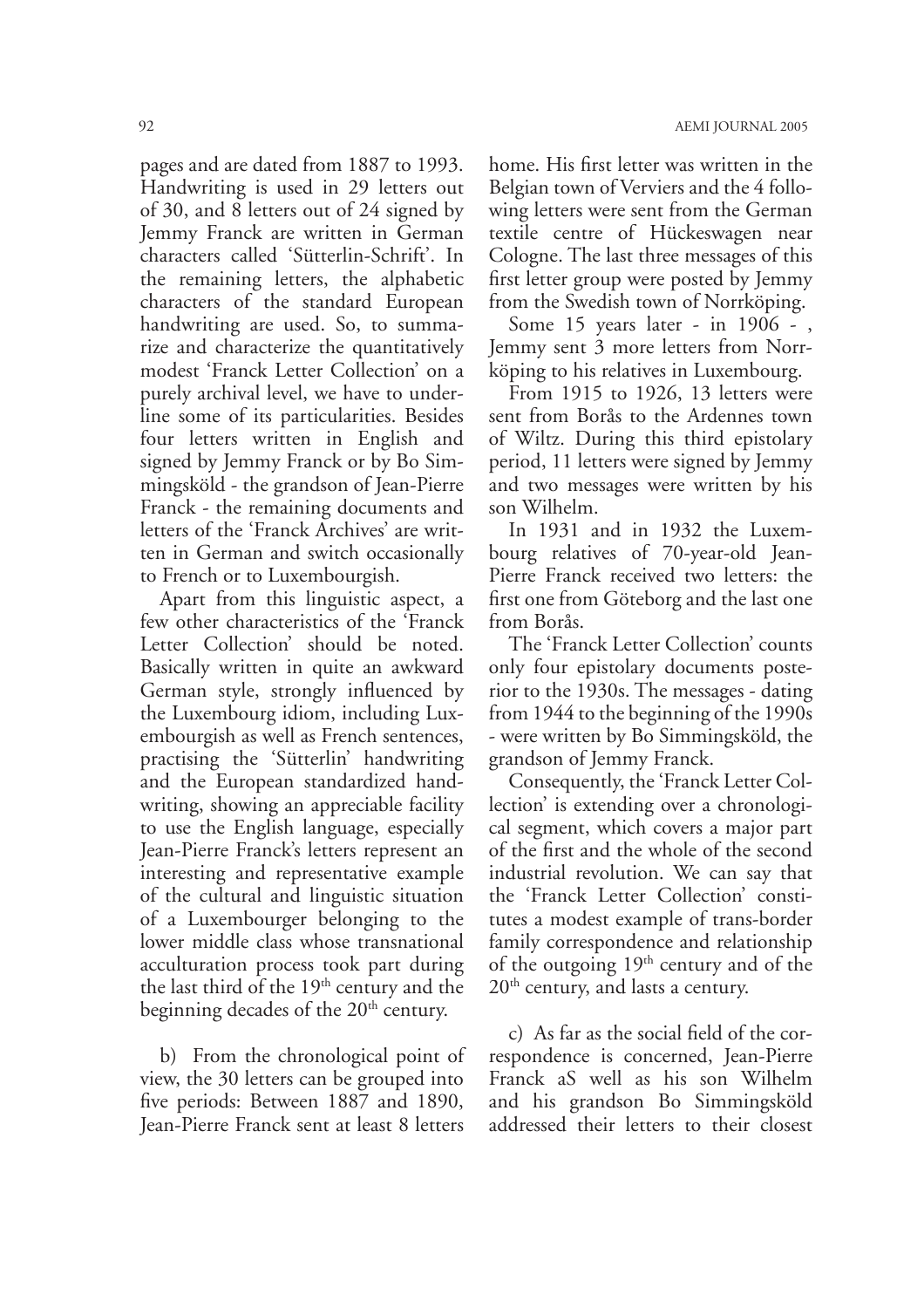Luxembourg relatives. 6 out of 24 letters were sent by Jemmy to his parents and 7 to his brothers. The other messages were addressed by Jemmy to his closest Luxembourg relatives. They are referred to as 'Meine Lieben', as 'Liebe Angehörige', as 'Liebste Leonie', 'Liebe Schwester und Schwager' or as 'Lieber Alphonse' and so on. On the other hand, we don't have any letters sent to the Francks in Sweden by the Luxembourg relatives. In other words, the 'Franck Letter Collection' constitutes a one way correspondence which represents just one part of an inter-family trans-border relationship.

d) Four messages were sent by Jemmy and by his son Wilhelm to Alphonse Schiltges, who was a nephew of the former and a cousin of the latter. Alphonse Schiltges, who was to become mayor of his home town and a member of the Luxembourg Parliament, succeeded in conserving the family archives throughout the second world war period, which was particularly traumatic for the inhabitants of the Luxembourg Ardennes. At present the family archives of the Schiltges apparently represent one of the rare private collections of migration letters of the Luxembourg Ardennes which have survived the Nazi occupation. They belong to Alphonse Schiltges's daughters Marie-Madeleine, Béatrice and Odile Schiltges, who have kept in touch with the Swedish descendants and relatives of Jean-Pierre Franck.

These archival statements lead us to the following socio-cultural conclusion: conserving family archives as well as maintaining family relations through

epistolary correspondence at times of political hardship such as the two world wars, should be interpreted as the persistence of a model of family culture as well as a paradigm of inter-family relationship which are typical of European middle class families. In other word, the 'Franck Letter Collection' represents a modest example of cultural practices cultivated by the European middle class and lower middle class involved in migration processes before the generalized use of international phone calls on a continental level.

e) With the exception of the first five letters which Jemmy wrote from the Walloon town of Verviers and from the Rhineland textile city of Hückeswagen, Jean-Pierre Franck sent the other epistolary documents from Sweden; 12 of these letters were posted from Borås, 6 from Norrköping and one from Göteborg. In other words, Jemmy Franck's letters originate mainly from two European regions. The first geographic unity could be defined as a trans-border region close to the Luxembourgish Ardennes and including the Walloon industrial region of Liège-Verviers as well as the dynamic economic hub of the German Rhineland where the textile industry played an outstanding economic part, during the whole nineteenth century and the first half of the twentieth century. The second geographic unity centres round an axis of Norrköping - Borås: that is Swedish hubs of the Scandinavian textile industry.

To conclude our analysis of the descriptive, quantitative significance of the 'Franck Letter Collection' we have to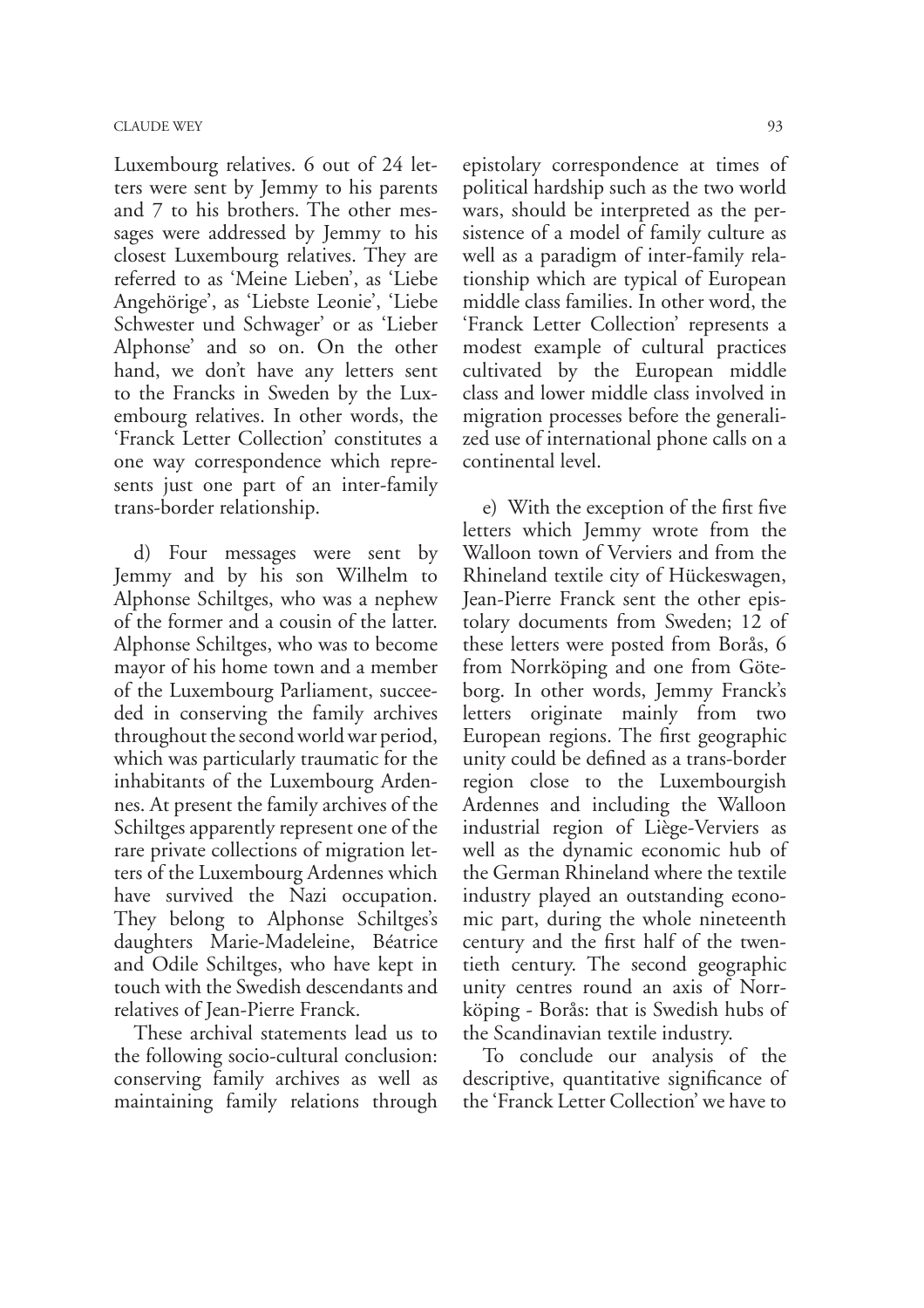underline the modest dimension of our historic material. Its unique particularity consists in contributing substantially to a study of an individual migration experience seized in the economic context of the European textile industry and in the geographical context of the Luxembourg Ardennes, the Walloon-Rhineland trans-border region and Sweden at the end of the nineteenth century and during the first decades of the twentieth century. This turns it into a very precious archival source. In other words, the 'Franck Letter Collection' can be used especially for a social historic case study focusing on the biographic pathway of a Luxembourg-born weaver technician with a multilingual education - Jemmy Franck - who belongs to the pre-worldwar-two middle class and whose migratory destiny is closely related to an inner European textile industry route.

## The main biographic topics of Jemmy **Franck's Migration Letters**

quantitative Despite the modest dimensions of our archival source, I'll propose to undertake a partial reconstruction of Jean-Pierre Franck's migration experience by describing the main topics of his letters and by referring to some documents of the City Archives of Borås. Jemmy Franck's letters reveal quite a few interesting themes which could be grouped under the following headings:

· private themes including personal and family related remarks;

· professional and financial information:

• statements and reflections about his migration experience and his professional journeys and voyages.

The latter topic represents a significant part in Jemmy's letters. As we noted in the previous section of our paper, the indication of the respective residences - Verviers, Hückeswagen, Norrköping, Borås - in all the messages written by Jean-Pierre Franck allows us to get quite a reliable impression of his migration experience. Beyond these indications Jemmy Franck's letters quite often provide a detailed description of his migration experience and his professional journeys and voyages throughout Europe.

We are well informed about his migration route which led him to Sweden. In a letter written on 20<sup>th</sup> October 1889 in Hückeswagen, Jean-Pierre Franck tells his family about his decision to quit his well-paid job in the Rhineland to try his professional luck as a weaver engineer in Norrköping.<sup>11</sup> In an undated message sent from Norrköping - which might have been written during the period of November 1889 and February 1890 - Jean-Pierre relates his migration trip from Hückeswagen through Northern Germany and Denmark to Copenhagen and then to Malmö:

'Von Kopenhagen nahm ich wieder das Schiff bis Malmö, diese Reise dauerte c. 2 Stunden & hatten wir guten Wind so daß das Schiff ruhig ging & es eine wahre Freude war. Dem Schiff folgten immer so ein dutzend Vögel etwas größer wie eine Taube, welche so über die Wellen flogen. In Malmö angekommen wurde Gepäck verzollt & ich nahm eine Droschke zum Bahnhof (...) hier nahm ich direct billets bis Norrköping.'<sup>12</sup>

(translation) 'From Copenhagen I again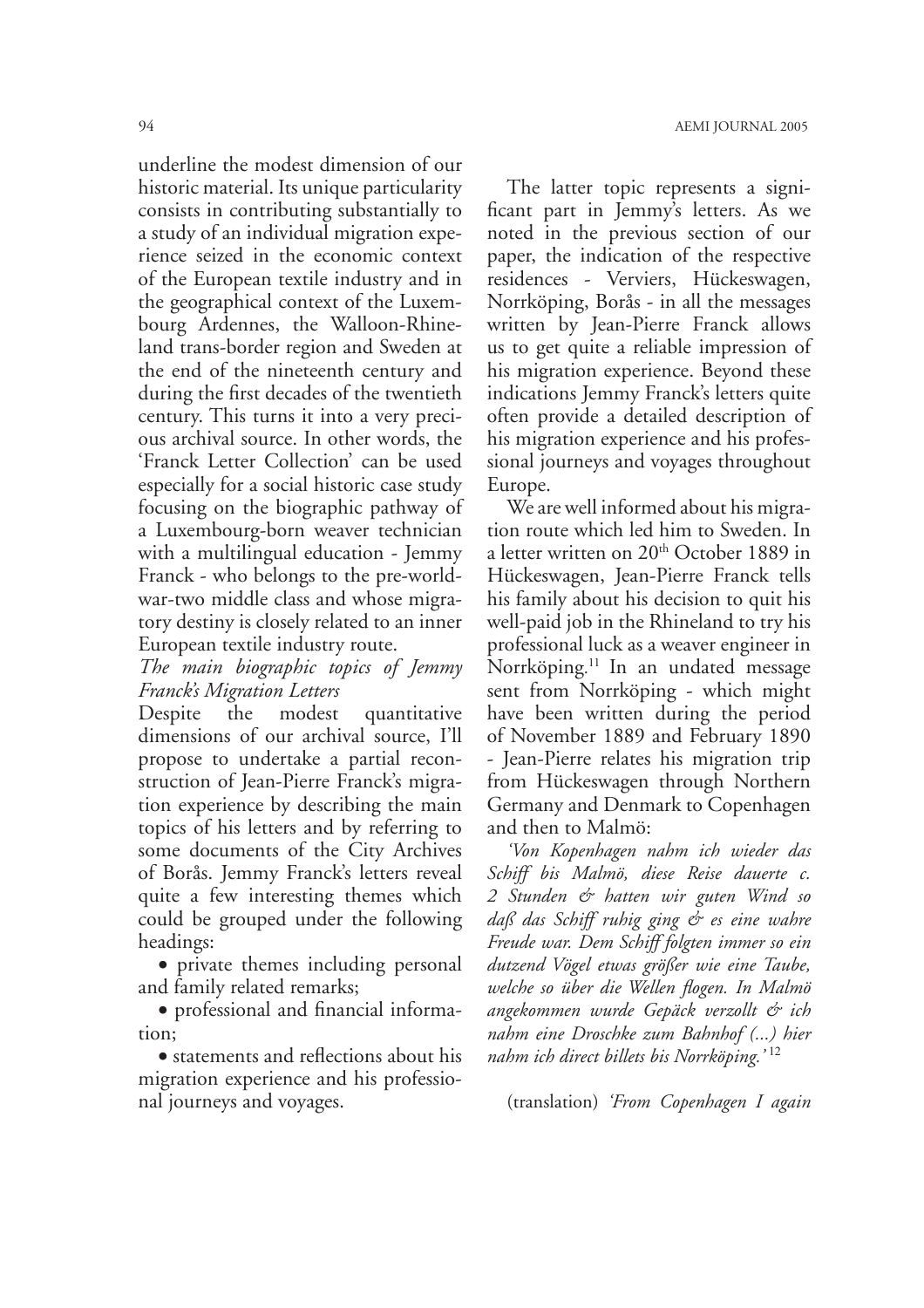### **CLAUDE WEY**

took the boat to Malmö, the journey lasted about 2 hours and the wind was good, so that the ship moved on smoothly and I really enjoyed it. The ship was being followed by a dozen or so birds which were a little bit taller than pigeons and flew just above the waves. In Malmö I cleared my luggage through customs and took a hackney coach to the railway station where I bought tickets to Norrköpping.'

From Malmö, he took the night train to Norrköping:

'nun wurde ausgestiegen & am Bahnhof gegessen - da standen um einen großen Tisch das hier benannt Smöerkabader d.h. alle möglichen Sorten Fleisch, Käse, campot, Brod & Kartoffeln nun nahm sich jeder einen Teller & nahm von was & so viel er wollte & aß, ich machte natürlich wie die Andern, nahm 1/2 Flasche guter Wein hierzu & bezahlte 5 Kronen, dann wurde wieder eingestiegen & langten genau 3 Uhr Morgens hier an. Ich wurde am Bahnhof sehr schön empfangen & wurde ich zu dem größten hiesigen Hotel gebracht, wo ein champagner (da schon) breit stand - Um 5 Uhr ging ich schlafen & schlief bis Mittag. Nach dem dîner holte man mich ab & ging zur Fabrik - ich glaube ich muß 2 Monate hier sein ehe ich mich drin zurückfinde so groß sie ist.'

(translation) 'now we got off and had a meal at the station – there was a large table loaded with what they call here Smöerkabader, that is to say all sorts of meat, cheese, compote, bread and potatoes. Everybody took a plate and helped himself with what he liked and with as much as he liked and started to eat. I did of course the same, added half a bottle of good wine and paid 5 crowns. Then we got on the train again and arrived here at

exactly 3 o'clock in the morning. I was very warmly welcomed at the station and brought to the biggest hotel of the place, where a glass of champagne was already waiting for  $me - At 5$ o'clock I went to bed and slept till noon. After lunch I was fetched from the hotel and brought to the plant  $-I$  think I will need two months here before I'll find my way through, because it is so big.'

Despite the rapidity of his migration journey, Jemmy noted down his views and his impressions about Denmark and Southern Sweden, insisting that his new homeland seems to be far wealthier and more urbanized than the Danish regions he has crossed before :

Auf meiner ganzen Reise habe nicht viel besonderes gesehen, so daß ich zum Endresultad die ganze Welt auf einer Seite wie auf der anderen als ganz egal betrachten muß. Ganz Dänemark, wenigstens so viel wie ich davon zu sehen bekam ist ohne Berge (tunels habe ab Hanover keine gesehen) & viele Tannenwälder auch wenig bevölkert dann mal alle 2 Stunden bekam ich mal so ein Bauernnest mit Strohdächern 1 Stock hoch zu sehen. In Schweden dagegen ist es besser, viele Städte habe ich passirt & sehen diese eben auch reicher aus.'

(translation) During the whole journey, I didn't see anything special, so that as a final result, I must consider the whole world as being exactly the same, on this side as well as on the other. Denmark, at least what I could see of it, has no mountains (since Hanover, I didn't see any tunnel); there are many fir forests and the country is poorly inhabited, only every two hours or so did I see a village of peasants, with thatched cottages about one storey high. In Sweden, on the contrary, the situation seems to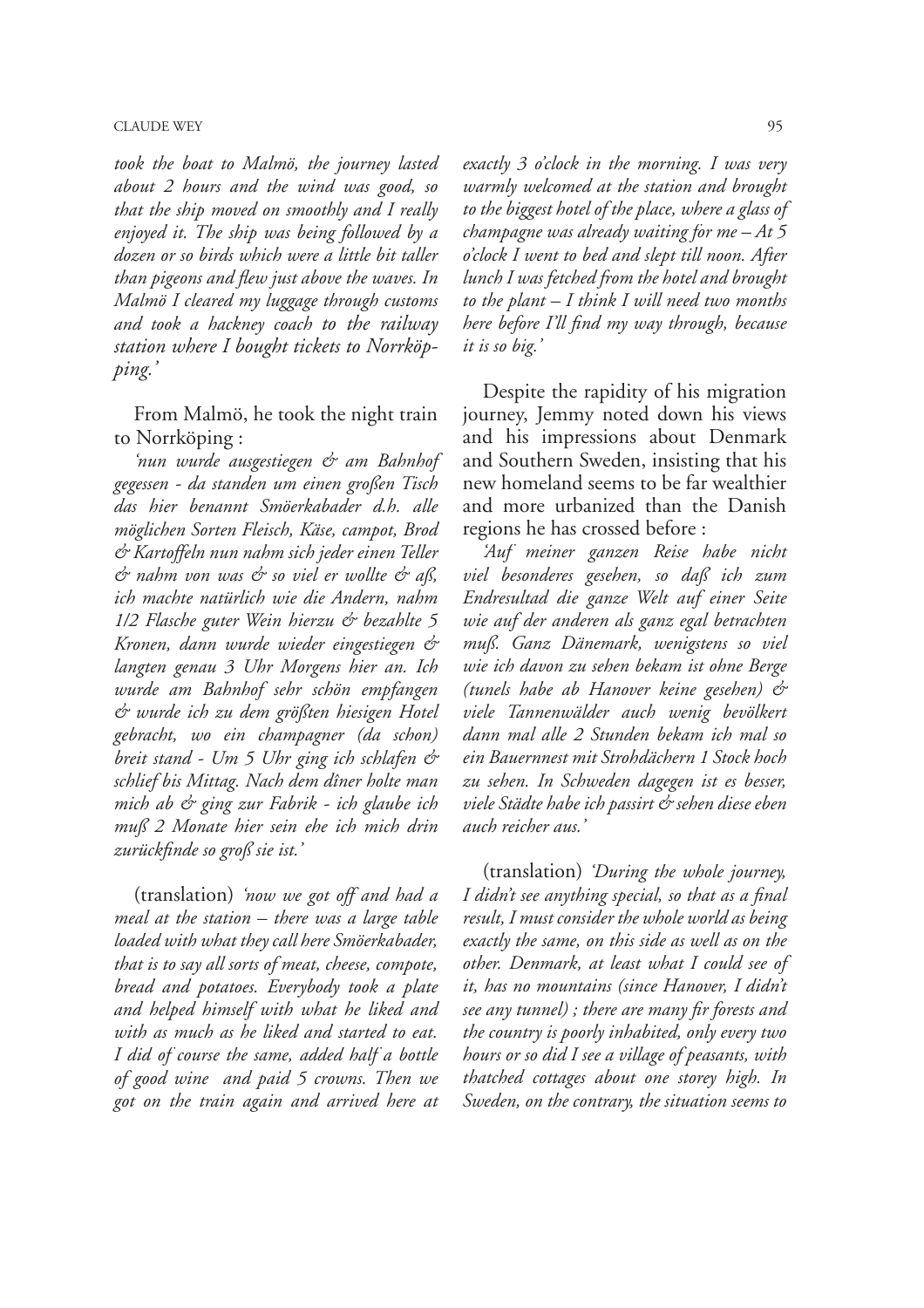be better, I came through many towns, which actually looked richer.'

In the following two letters written in Norrköping during the first half of 1890, Jean-Pierre Franck continued to relate his new personal experiences by exposing the sunny side of his social and professional life in Sweden, which he already calls his 'neue Heimat', a formula which could be translated by 'new fatherland':

"Mir gefällt es ausgezeichnet hier, die gestrige Nacht haben wir auf dem Meere zugebracht in einem Dampfschiff wo wir nach Bråvikshälsan fuhren & einen Ball hatten - herrlich sag ich Ihnen. Heute abend bin ich bei dem Vice Consul der Niederlande eingeladen, das geht immer großartig hier & kommt mir, weil ein so großartiges Leben nicht gewohnt bin, herrlich vor. Wenn man viel verdient muß man viel verzehren, werde jedoch nach meinen jetzigen Berechnungen jährlich 3000 frs. sparen können & gebe Ihnen die Versicherung daß ich ein gemachter Mann bin. Sie können sich keinen Begriff machen wie das Leben hier angenehm ist.<sup>93</sup>

(translation) T like being here very much, we spent last night on the sea, on a steamship that brought us to Bråvikshälsan where we attended a ball - I tell you it was marvellous. To-night I am invited by the vice-consul of the Netherlands, everything is always gorgeous here and for me, who am not used to a gorgeous life, it seems fantastic. If you earn much money, you have to spend a lot, but according to my present calculations, I shall be able to put aside 3000 francs a year and I assure you that I am a really successful man. You cannot nearly imagine how pleasant life is here.'

Jemmy also noted in the following message:

Ich bestätige Ihnen meine Postkarte von Katherineholm wohin ich eingeladen war zu einer Lustparthie auf dem Meere; wir sind die ganze Nacht auf dem Meere gewesen ach wie schön wie reizend wie prächtig wie nett! Gestern war ich eingeladen bei dem Consul Swartling zu seiner silbernen Hochzeit, wo Champagner & cherry wie Wasser floß;

(...)- Alles ich auch natürlich im Schneppel & Cylinder & sonst alles weiß - Handschuhe, Schlips etz & die dann alle in weiß Seide, Atlas & decolletirt wie am Hofe.'<sup>14</sup>

(translation) T confirm the postcard I sent from Katherineholm where I had been invited to a party on the sea; we stayed out on the sea for the whole night, oh how beautiful, how ravishing, how wonderful, how nice !! Yesterday I was invited by Consul Swartling to the celebration of his silver wedding, and champagne and cherry flowed like water. - Everybody was wearing a dinner jacket and a top hat and then everything white - gloves, bow tie etc., and the ladies in white silk, atlas and low cut dresses like at Court.'

And Jemmy continued: 'Ich kann mich schon sehr gut in diesem Prunck schicken, denn das ist kein preußischer Wind, nein wir haben auch Geld.

(translation) *T am already behaving very* well in this splendour, because it is no fake, no, we do have the money.'

A reading of these letters as well as of the remaining letters written by Jemmy Franck between 1906 and 1932 gives the observer the impression that Jemmy Franck is to stay in Sweden definiti-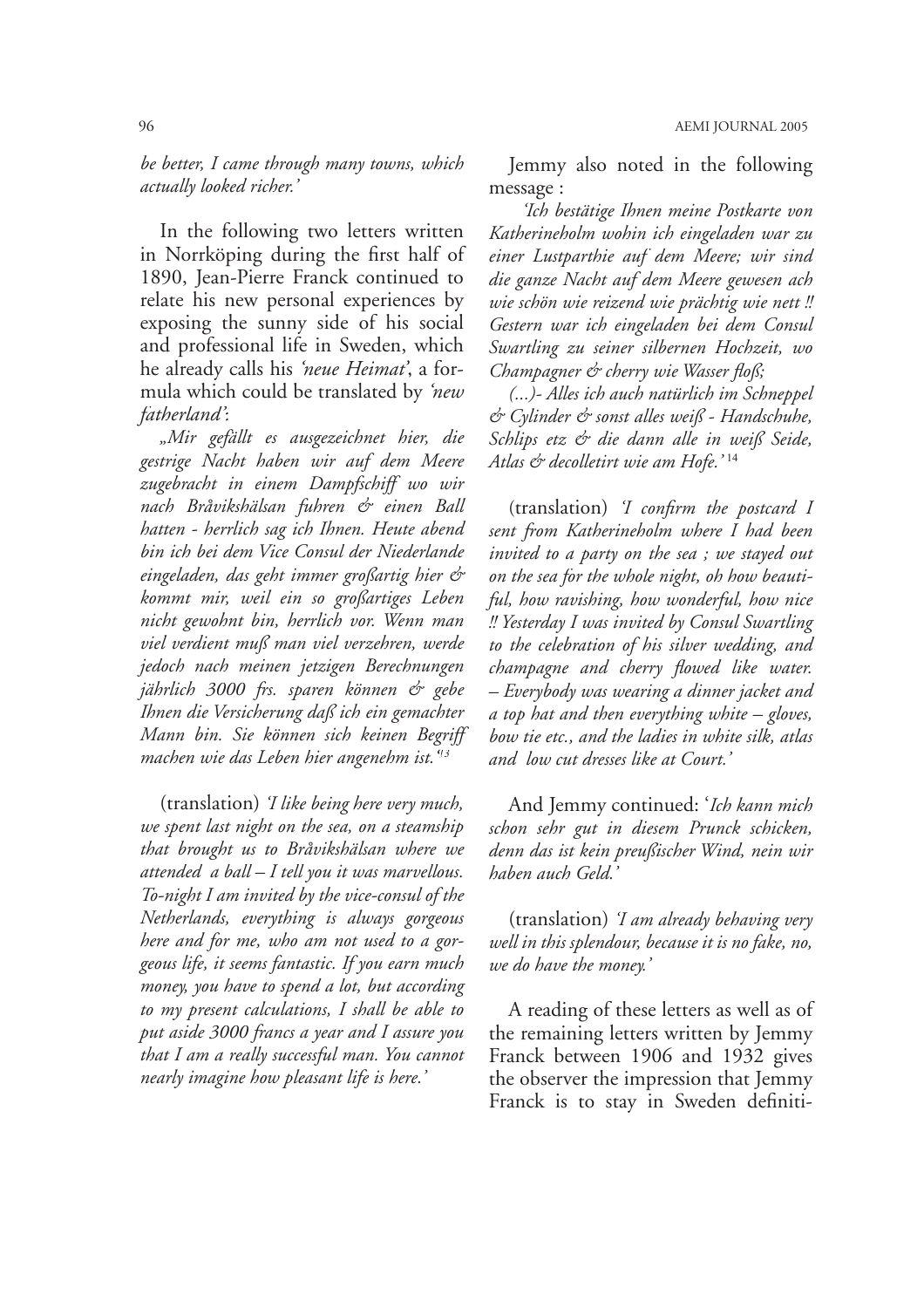vely from 1890 to his death, where he succeeds in building up a successful professional career as a technician and later on as a director of textile plants. Nevertheless the lack of letters for the period from 1890 to 1906 forces us to a certain analytic caution concerning the biographic pathway of Jemmy Franck. Indeed, the absence of epistolary documents for about 15 consecutive years should not be interpreted as a sign of Jean-Pierre Franck's unproblematic socio-professional adaptation in Sweden.

Looking at the short biography of the 'direktören' Jean-Pierre Franck which was published after his death in December 1936 as a part of an obituary in the 'Borås Tidning', we note that the first two decades of Jemmy Franck's professional and social life can be defined as an eventful and probably quite troubled period of building up his career.<sup>15</sup> Jemmy left Sweden in 1898 and he worked for the next two years as a director for 'Hörsholms Yllefabrik' in Denmark. Atter the turn of the century, Jemmy came back to Sweden, where he continued his professional career as a leading manager of 'Stockholms Yllefabriks Aktiebolag' before he founded the 'Erikson & Franck Klädesfabrik' in Norrköping with an associate in 1905.

The obituary seems to imply that Jemmy backed out from the company two years later. The reasons of the early departure are quite unknown, because the obituary text of the 'Borås Tidning' of 14<sup>th</sup> December 1936 noted that the recently founded company *vilken han* dock överlät på sin kompanjon år 1907.<sup>16</sup>

Nevertheless, the three letters sent

by Jean-Pierre Franck from Norrköping between 15<sup>th</sup> September and 19<sup>th</sup> October 1906 to his brother living in Wiltz provide a few hints of some financial transactions and of possible financial problems which Jean-Pierre Franck might have had to face at this time. It seems that Jemmy Franck expected a financial transaction from Luxembourg and begged his brother in a letter dated 15th September 1906 that their mother should not be told.<sup>17</sup> Jemmy insisted that *'dieses ist ein reines Unglück*, was mir passirt ist, es wird mich (...) viel Geld kosten, *doch hoffe einen Theil zu retten.*'

translation) *this is a real calamity I am* enduring now, it will cost me a lot of money, but I hope to be able to save part of it.'

In the following letter of 8<sup>th</sup> October, Jemmy again implored his brother 'dass *MEINE-UTTERNURNICHTSHIERVONHRTSONSTGLAUBT*  $si$ e, daß ich ein armer Mann bin, werde Sie jedoch *in Kürze von dem Gegentheil überzeugen.*<sup>'18</sup>

(translation) *be careful not to let my MOTHER KNOW ABOUT IT OTHERWISE SHE WILL think that I am a poor man, but I will shortly CONVINCE you of the contrary.* 

And Jemmy repeated the same request in the following letter which he sent eleven days later, but this time he added at the end of his short letter that<sup>*'</sup> Ich bin im Gange Aktien*</sup> Gesellschaft zu bilden.'<sup>19</sup>

(translation) *T* am presently building up *a* joint-stock company.'

However confusing or revealing these epistolary hints might be, it seems that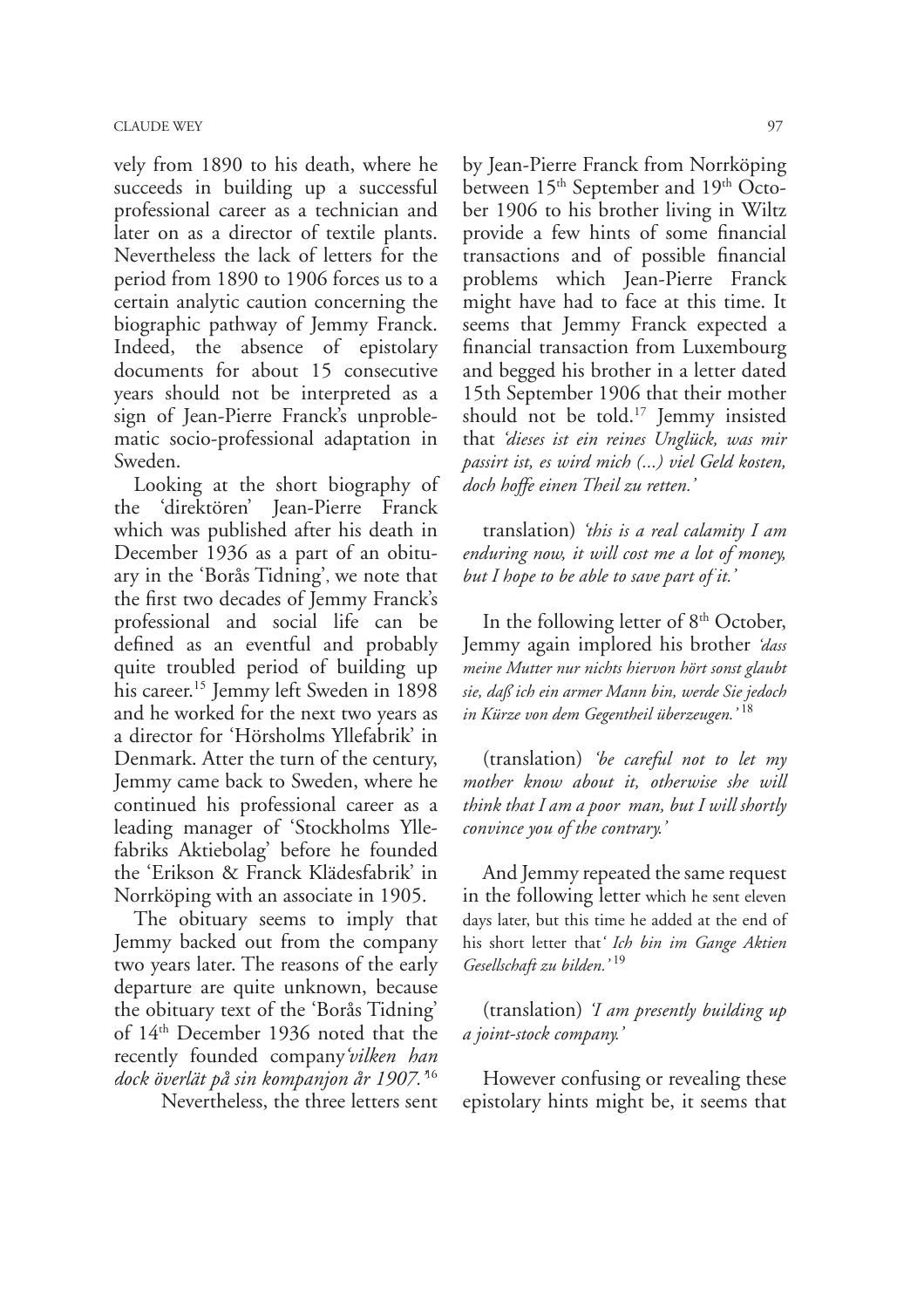their negative influence on Jemmy Franck's professional trajectory were probably quite limited. Jemmy continued his professional trajectory as a director at 'Ljungafors Klädesfabriks Aktiebolag' in Svenljunga, before he became a director of the 'Borås Yllefabriks Aktiebolag' from 1913 until his professional retirement in 1926.<sup>20</sup>

Eleven letters written by Jemmy marked the period when he directed the textile plant of Borås. Covering some ten years - the first letter is dated  $14<sup>th</sup>$  August 1915; the last one was sent to Luxembourg on  $7<sup>th</sup>$  July 1926 - this group of messages probably testifies to the climax of Jean-Pierre Franck's professional career. Jemmy Franck – whose strong point was obviously not modesty - was generally pleased during this period to show off his professional success and to parade as a 'man with savoir-faire'. In his letter dated 19<sup>th</sup> August 1920 which he sent from Borås to his brother who kept a butchery in the Luxembourg Ardennes, he wrote:

'ich reise jährlich c. 3 Monate und habe 800 Arbeiter und du hast 3 oder 4.<sup>21</sup>

(translation) «I travel around for about three months a year and I have 800 men working for me and you have 3 or 4.»

Indeed, the professional career of the Luxembourger Jemmy Franck represents a perfect example of a personal migration success. Jemmy's adaptation process in his new 'fatherland Sweden' permits his socio-cultural acceptance by the Swedish industrial notabilities, which is truly remarkable for a descendant of a modest handicraft family of the Luxembourg Ardennes. Living the

social life of the Swedish upper-middle class, cultivating its ideological and cultural values, Jean-Pierre Franck relates the events of a successful Luxembourgish emigration in his messages.<sup>22</sup>

On a purely familial level, Jemmy Franck's letters relate the main events which have determined the inter-generational trajectory of family life to the Luxembourgish relatives. Of course, Jemmy is pleased to announce the career of his son Wilhelm, who studied weaver engineering in the German textile hub of Aachen, before spending his professional life at 'Kilsunds Aktiebolag'.<sup>23</sup> Jemmy notes his professional travels throughout Europe as well as those of his son with great personal satisfaction.<sup>24</sup> Jemmy also occasionally visits his mother country. On the other hand, he promises his nephew - young Alphonse Schiltges - to invite him to Sweden as his letter of  $7<sup>th</sup>$  June 1920 shows:

'My dear Alphonse ! I have only received your letter and postcard but could not answer you earlier because I have been so little at home lately.

Your dear mother is quite right to be angry with me because I did not go to see her during my last journey to Luxemburg, but tell her that I had so little time! I had so long a journey before me that I could not spare any time for her, but the next time I am going to your country again (I think it won't last so long) I shall not fail to see her and your father!

I see you should like to come and see us here in Sweden this year, but I think it would be better to wait a little longer, everything is so uneasy now, and just travelling in these times verry difficult. Your aunt Octavie is not at home during the summer months, she and Wilhelm are going to Warberg, a watering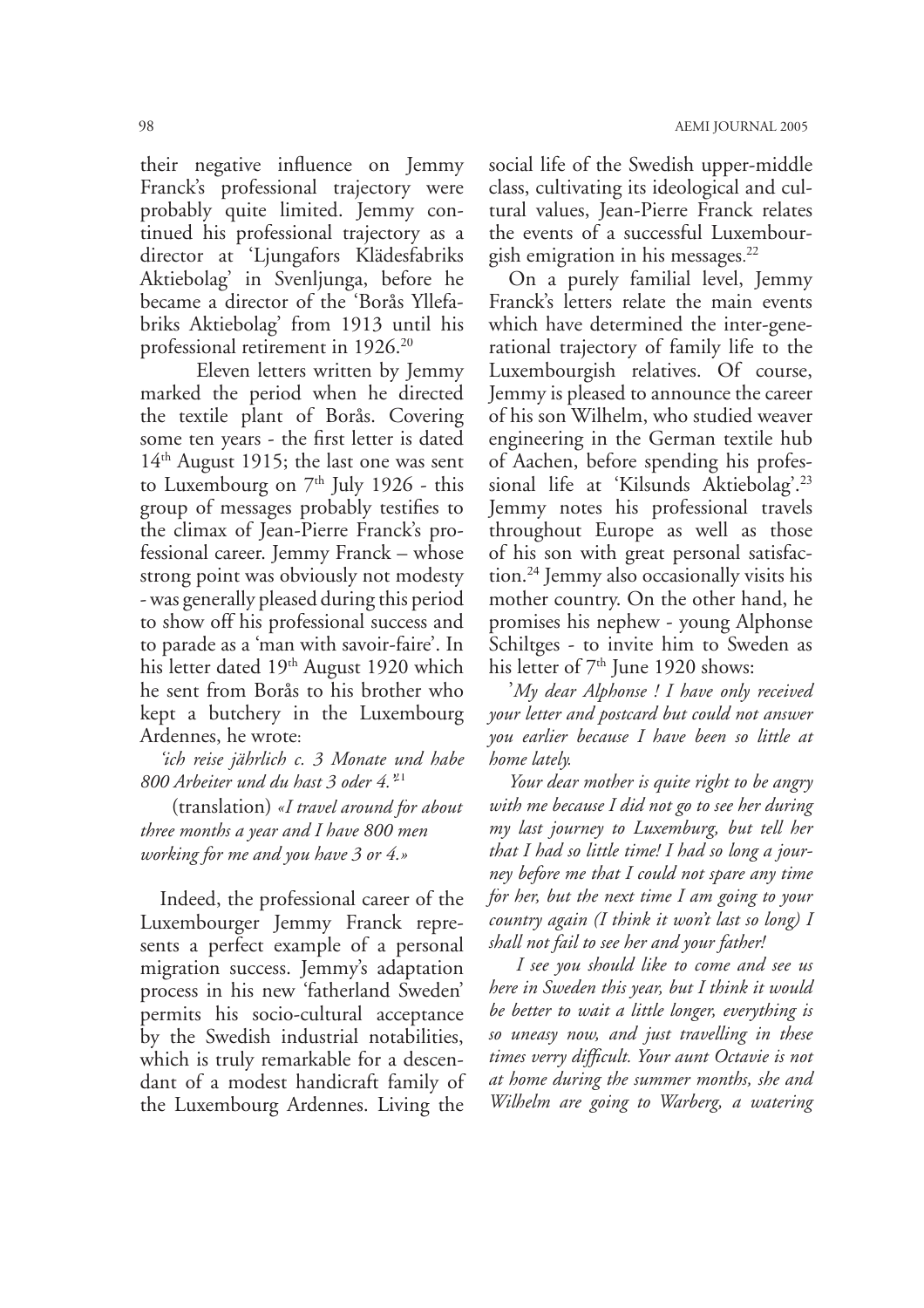#### **CLAUDE WEY**

place here in Sweden in order to recover her health, and as to me, it is impossible to know whether I am here or in Russia or at another place in the wide world. That fact alone explains you how difficult and uncertain it would be for you to come here this year, but I hope these funny times are going over soon, and then, we should be very happy to see you here and show you our dear Sweden 'a meng Hunger'.

Your uncle Jemmy<sup>25</sup>

Your aunt and Wilhelm send you their best compliments, and we all beg you to remember us to your dear parents.'

Jean-Pierre Franck wrote: 'we should be very happy to see you here and show you our dear Sweden 'a meng Hunger". In the last part of the sentence Jean-Pierre Franck switched from English to Luxembourgish. *A meng Hunger* could be translated by *'and my chickens'*.

From the mid-1920s on, the epistolary messages sent to Luxembourg cease to describe an everlasting success story of a Luxembourgish emigrant in Scandinavia. The premature death of his son-in-law Bengt Simmingsköld in 1924 and the death of his wife Octavie in 1929, as well as his personal health problems lead him to his professional retirement in 1926.<sup>26</sup> All these tragic events represent the irreversible signs of his own life cycle coming to an end after 74 years - in 1936.

As we know, the death of Jean-Pierre Franck didn't stop the relations and the correspondence between his descendants and their relatives in Luxembourg. As we know, Jemmy's daughter Vivi Simmingsköld and her son Bo Simmingsköld visited the Luxembourgish branch

of their family just before the outbreak of World War II.

But even the dark period of the Second World War couldn't break the relationship between the Simmigsköld family and their Luxembourg relatives. The probably most moving document of the 'Franck Letter Collection' testifies to this statement. Bo Simmingsköld sent in 1944 a message to the 'Luxembourg Consulate' in London in order to transmit<sup>28</sup> news to his Luxembourg relatives news from the members of the Schiltges family who were victims of the deportation from Luxembourg to Germany.<sup>27</sup> These repressive measures of deportation against Luxembourg antifascists were organized by the Nazis during the German occupation of Luxembourg during World War Two.

Bo wrote the following sorrowful message: If it is possible I ask you respectfully to bring the message to Mr. Schiltges Senior, Wilts Luxembourg, that we have got the news from his son and his family who were taken away to Germany by the Germans, that they are still alright. We got a letter from them 20.10.44. Please send also the kindest regards from their relatives in Sweden.'

And so the Simmingsköld family continued to keep in touch with the Schiltges branch of Wiltz again from 1944 on, to the 1990s, a time when Bo welcomed the Schiltges' sisters in the town of  $V\ddot{a}xj\ddot{o}.^{29}$ 

Jean-Pierre Franck's migration experience : an anecdotal phenomenon or a representative case study of the European migration history?

Instead of proceeding to a final conclusion, we suggest a short analytic evalua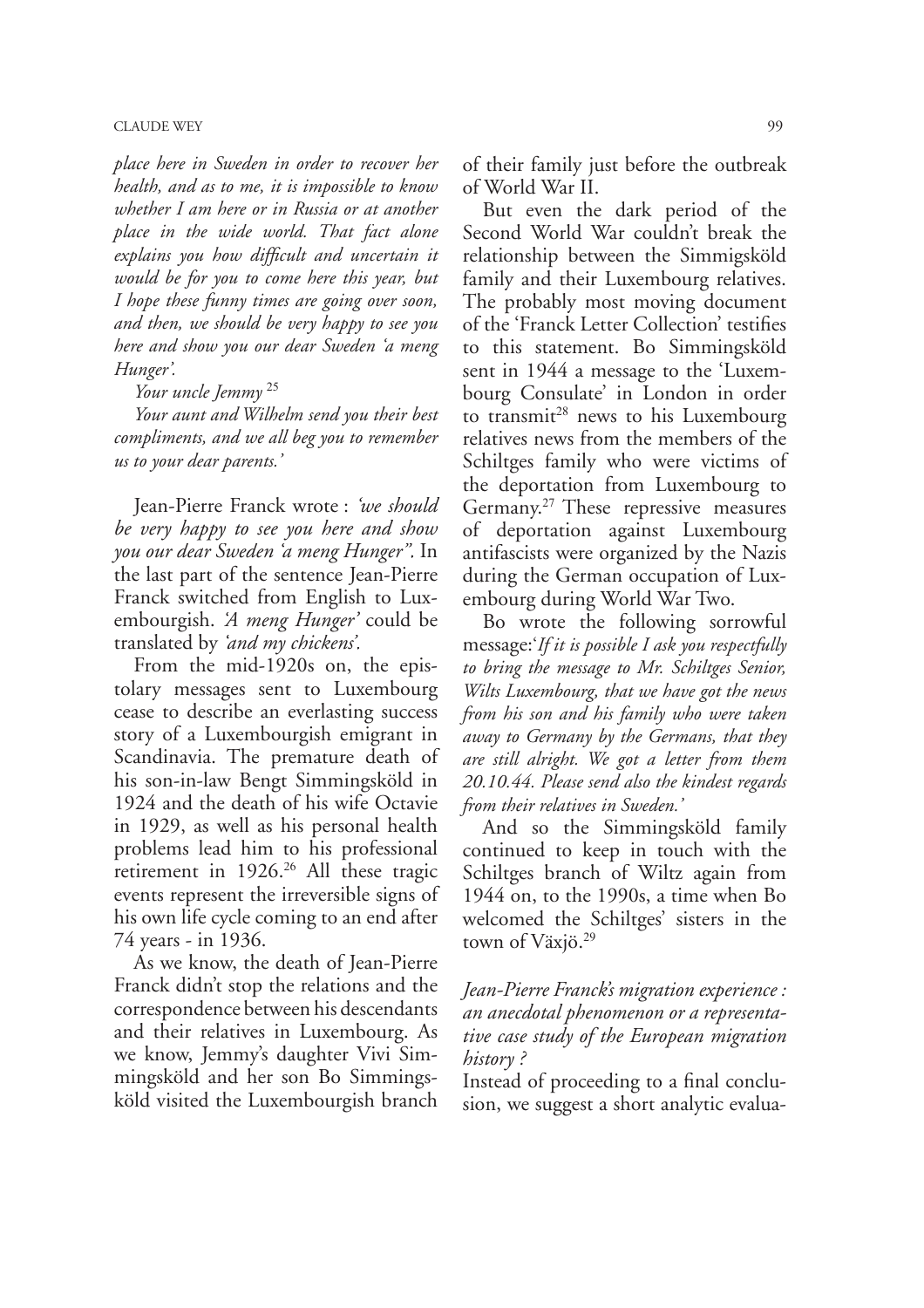tion of Jean-Pierre Franck's biographic pathway as well as of the 'Franck Letter Collection' for the scientific field of historic migration studies.

It should be quite unfair to reduce the off-the-path migration experience of a Luxembourg weaver technician to a mere anecdotal phenomenon apt to attract just the curiosity of local historians. In fact, Jemmy Franck's migration experience is a significant example which helps to illustrate the structural diversity of migration processes in the Luxembourg Ardennes of the outgoing  $19<sup>th</sup>$  century. In a certain way it provides historic evidence that Luxembourg migration processes should not be reduced to a few migration macro-trends such as the overwhelming transatlantic emigration to Northern America and the trans-regional migrations to Belgium, France or to the industrialised Southern part of the Grand-Duchy.

Indeed, Jemmy Franck's migration experience constitutes a social historic example of an 'off the main stream migration trajectory'. It also represents a micro-historic example of a quite unstudied socio-historic phenomenon: that of an individual experience inside a European secondary migration route which led him to Sweden, at a time when Sweden represented in the Grand-Duchy of Luxembourg much more a case of an emigration hub than of an immigration target. But it would be false to present Jemmy's decision to emigrate to Scandinavia as an uncommon and outstanding decision of a Luxembourg individualist.

As we noted at the beginning of our paper, Jemmy Franck is one of three young men of the Wiltz weaver community who tried their professional luck in Scandinavia. The same destination had been chosen some 270 earlier by Walloons as well as by inhabitants of the Northwestern part of the Duchy of Luxembourg: they had emigrated to the Swedish province of Uppland to contribute to the 'take off' of Swedish forgery.<sup>30</sup> We also know that at the beginning of the 19<sup>th</sup> century, a member of a well-known tanner family of the Belgian as well of the Luxembourg Ardennes – the Servais - emigrated to Denmark.

Did this historical context really influence the migration process of young Jemmy? Apart from the fact that he was probably informed about these local historical data, he was probably more affected by a recent social background which was literally determined by migration processes. In fact, young Jean-Pierre Franck - who had probably been educated in the textile centre of Sedan in the French Ardennes - lived in a geographic environment as well as in a social familial milieu where migration processes constituted a structural function. For instance members of the Franck family emigrated to Northern America as well as to Java (Indonesia), Jemmy's brother Nicolas Franck worked for a while in France before he went to the Belgian city of Liège where he joined his uncle and his aunt at a time when his brother Jemmy worked in the nearby textile town of Verviers. And at the same time their sister Lenie made personal projects which consisted in applying for a domestic job in Western Germany.<sup>31</sup>

Further on, at a time when he was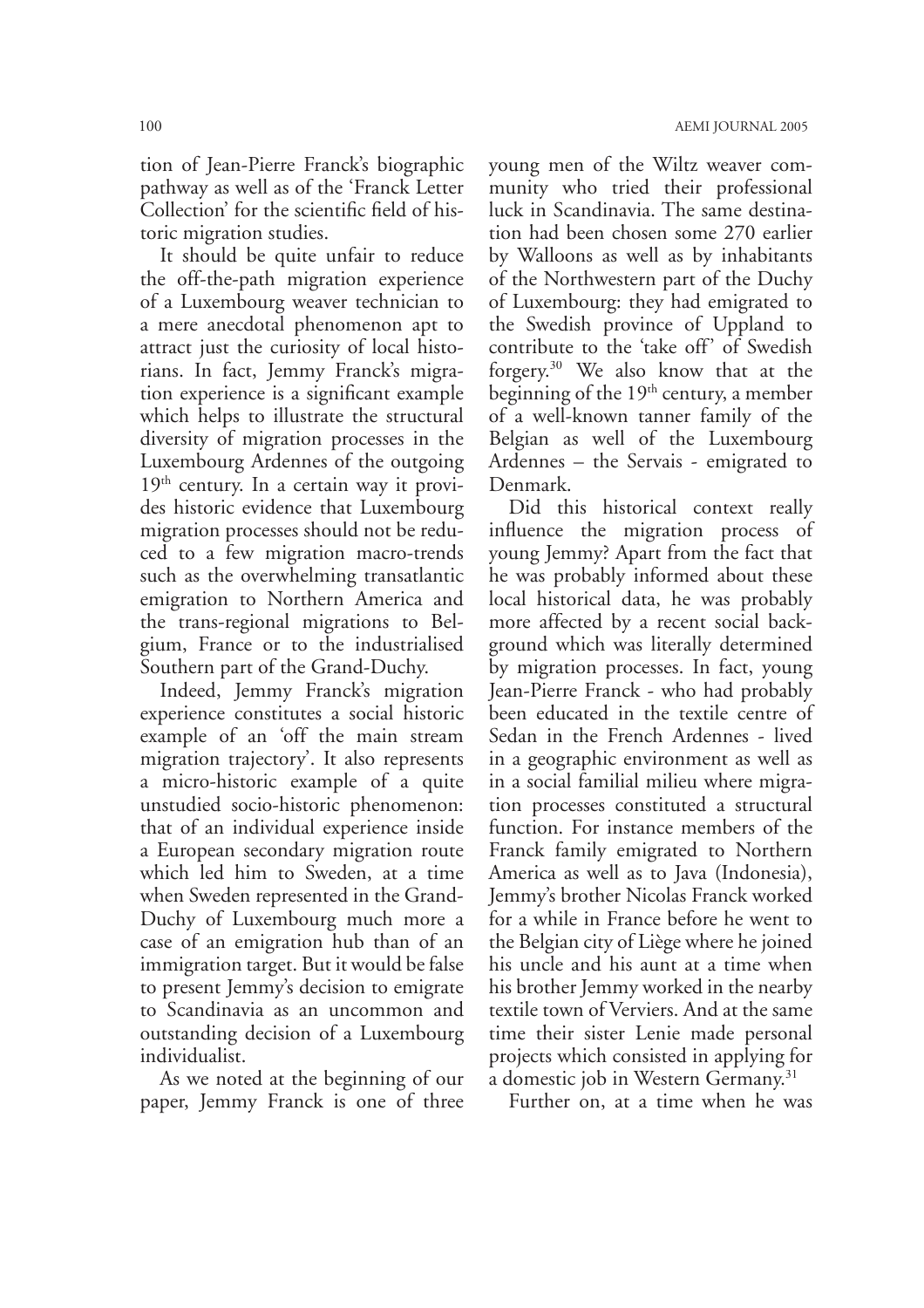working in the textile hub of Hückeswagen - after having transited through the textile town of Düren in Western Germany - Jemmy Franck was probably informed about the commercial connections which existed between the textile centres of the German Rhineland and the Northern European or Scandinavian textile hubs. As he had already learnt that two other young men - Constant Brück and Mathgen Franck - had moved from the Luxembourg town of Wiltz to Sweden and to Finland, young courageous Jemmy decided to realize his private and his professional dreams in Scandinavia. And so he did!

In a certain way, the migration experience of Jean-Pierre Franck represents a quite particular and individual and even anecdotal experience. But in a sociohistorical context, our description and analysis of the private correspondence of a Luxembourg emigrant to Sweden seems to represent far more than an isolated socio-historic curiosity, but a quite representative example of an individual migration trajectory inside an inner-European industrial textile route. Taken in this context, Jean-Pierre Franck's migration experience represents a historical case study which illustrates the structural complexity and diversity of the migration phenomena in contemporary social history!

#### **Notes**

See Jean Ensch, «La population de Wiltz en 1864», in: Harmonie Grand-Ducale Municipale Wiltz. Livre d'Or 1794-1994, Luxembourg, 1994, 707-776, especially 746; see also 'Descendants of Pierre Franck', in:

http://www.deltgen.com

See Will Schumacher, Wéltzer Leggt a Wéltzer Geschichten, Esch-sur-Alzette, 1993, 55-58.

Will Schumacher, op. cit., 55-56.

 $4$  Tbid..

<sup>5</sup> «Dir. J. P. Franck», in: *Borås Tidning*, 14 December 1936; see also "Bevölkerungsziffer und industrielle Tätigkeit', in: Philharmonie de Wiltz 1794-1969, 34-37, especially 35-36.<br><sup>6</sup> See the genealogy Jean-Pierre Franck and his family

elaborated by Margareta Thorin, granddaughter of Jean-Pierre Franck, 20 pages, archives of the CDMH/Dudelange/Luxembourg.

«Dödsfall», in: Borås Tidning, 27 October 1952.

<sup>8</sup> See the genealogy Jean-Pierre Franck ...op. cit..

<sup>9</sup> Letter 21, Jean-Pierre Franck to his family, Borås, 12th July 1924,

private archives of the Schiltges family, copy of the letter in the archives of the CDMH/Dudelange/ Luxembourg: FLC L 21.

See «Bevölkerungsziffer und industrielle Tätigkeit», in: op. cit., 35-36.<br><sup>17</sup> Letter 5, Jean-Pierre Franck to his family, Hück-

eswagen, 20th October 1889,

private archives of the Schiltges family, copy of the letter in the archives of the CDMH/Dudelange/

Luxembourg:FLC L 5.<br><sup>12</sup> Letter 6, Jean-Pierre Franck to his parents, Norrköping, undated, private archives of the Schiltges family, copy of the letter in the archives of the CDMH/Dudelange/Luxembourg: FLC L 6.<br><sup>13</sup> Letter 7, Jean-Pierre Franck to his parents,

Norrköping, 22nd March 1890, private archives of the Schiltges family, copy of the letter in the archives  $% \left( \left( \mathcal{A},\mathcal{A}\right) \right) =\left( \mathcal{A},\mathcal{A}\right)$  of the CDMH/Dudelange/Luxembourg: FLC L 7.

<sup>14</sup> Letter 8, Jean-Pierre Franck to his parents, Norrköping, 31st May 1890, private archives of the Schiltges family, copy of the letter in the archives of the CDMH/Dudelange/Luxembourg: FLC L 8.

 $^5$  «Dir. J. P. Franck», in: Borås Tidning, 14 December 1936.<br><sup>16</sup> Ibid..

<sup>17</sup> Letter 9, Jean-Pierre Franck to his brother (Christian name not specified), Norrköping, 15th September 1906,

private archives of the Schiltges family, copy of the letter in the archives of the CDMH/Dudelange/ Luxembourg: FLC L 9.

<sup>18</sup> Letter 10, Jean-Pierre Franck to his brother